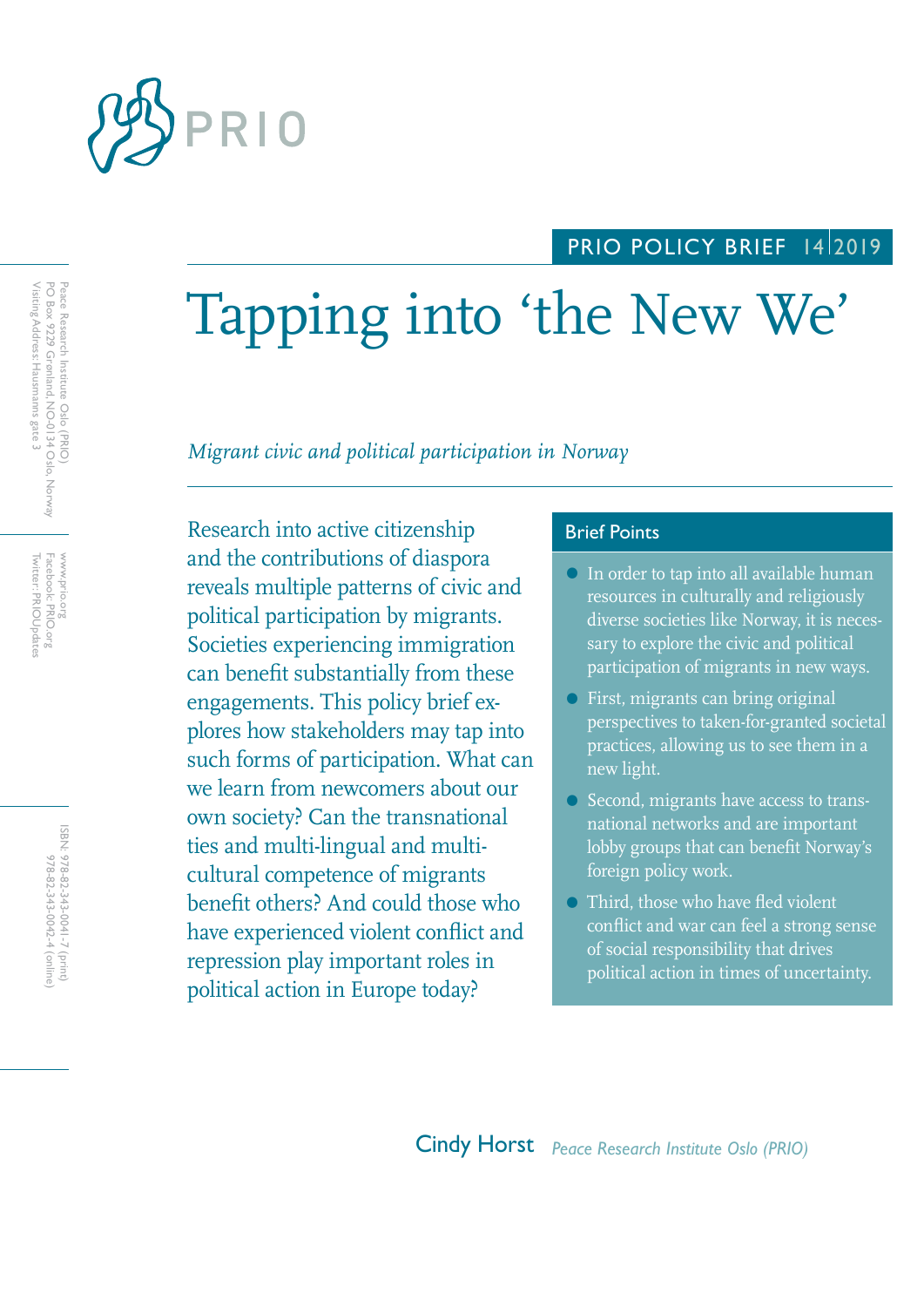#### **Introduction**

In 2006, Norway's then Minister of Foreign Affairs Jonas Gahr Støre introduced the notion of 'a new and larger "we"' to reflect the new realities that had come about as a consequence of half a century of immigration to Norway. The uptake of this new narrative may be described as relatively limited to date. Recognizing the need for public discourse to better reflect present national realities in Norway, this policy brief takes the concept of 'the new we' as its starting point and asks what new civic and political resources may become available with this 'new Norwegian we'. This brief is based on a decade of research on migrant transnationalism, active citizenship and refugee political agency, in Norway and beyond.

From this research, I identify three important resources that Norwegian society can benefit from. First, newcomers – especially those who have not yet become used to the way things are done in their new country of residence – can provide fresh perspectives to taken-for-granted societal practices. Second, those who come to Norway as individuals with existing social networks and cultural skills have socio-cultural resources that can be valuable for the country of settlement in a range of ways. Third, research with individuals who have fled conditions of violent conflict and repression has shown that they are actively committed to a range of social justice issues. Individuals with refugee backgrounds in Norway can have a strong sense of responsibility to act or speak up for the sake of maintaining a community or to protect a fair and just democracy.

#### **1. A Fresh Perspective**

The concept of 'the new Norwegian we' implies a more open and inclusive approach to the nation than alternative approaches that treat the nation as small, bounded, and homogenous – these narrower approaches have had negative impacts for indigenous Sami populations and national minorities in Norway. 'A new and larger we' allows us to explore what difference and diversity can contribute to the national collective.

Migrants can bring original perspectives to taken-for-granted societal practices, allowing us to see them in a new light. I would like to suggest that curiosity about such fresh perspectives can

be a starting point for a truly enlarged 'we'. In the following section, I will illustrate this using a concrete example that explores community service in Norway. While the practice is a variant of community service not dissimilar to what is practiced in many other countries, public discourse presents it as something typically and uniquely Norwegian.

#### *A fresh perspective on 'dugnad'*

Norway is identified as having a strong culture of volunteering, and the concept of *dugnad* is often brought up as the quintessential example of this. *Dugnad* refers to communal work that is usually unpaid and voluntary, but at the same time is sustained through a rather strong normative pressure on individuals to participate. It is commonly carried out within the neighbourhood or local community in order to support the collective or individuals within it.

As part of a research project on active citizenship amongst residents of Oslo, we interviewed Imran Khan, who had moved to Norway a few years before. Imran explored some of the contradictions within the civic practice of *dugnad* – in particular, the contrast between its nature as something both voluntary and highly institutionalized. Imran contrasts community service in Norway and Pakistan in the following way:

*There is a very big difference in cul tures [...] for example, the system of dugnad is very good in Norway. That neighbours who live in a hous ing cooperative can get to know each other – that is a very good thing and that does not exist in Pakistan. But in Pakistan, we know each other without being part of a dugnad.*

*And here in Norway there is a very good system for organizing all things in the housing cooperative: there is a board and a system that does everything. But in Pakistan where I lived, people did this voluntarily. There is no board, no system, no organization that does things. So that in a way gives people motivation to be active to take responsibility and sort things [...].*

*If one is used to being very active in society and being in contact with*  *others in a good way, and one comes to a country where one cannot practice that, that is in a way a bit strange – a bit of a pity, one might say.1*

The suggestion is indeed that community service is not uniquely Norwegian, but what is typical of how it is practiced in Norway is the way it is formalized and institutionalized to such a high degree. Where and how to engage in 'volunteering' is determined by particular norms that are presented as fixed, even though they have changed over the years and there are differences between for example urban and rural areas. How Imran describes realities in Pakistan where he lived is not that dissimilar to how older research participants in Oslo describe realities in the past, or individuals who moved from rural areas in Norway to Oslo describe their realities growing up.

The public discourse on national realities in Norway underscores communalities and downplays differences. This discourse of 'imagined sameness' does not just relate to newcomers and their children becoming part of society. Such discourse affects many residents of Norway, in many different ways. Being open to the fresh perspectives that newcomers will have when they try to find their place in Norwegian society presents an interesting opportunity to question the taken-for-granted in new ways. Just as travel is often seen as enriching because it allows the individual an opportunity for self-reflection – through being confronted with the fact that what is taken for granted in one's country of residence may not be taken for granted elsewhere – similarly, societies can learn to benefit from newcomers within their borders by gaining different perspectives on societal practices.

#### **2. Transnational Networks and Political Accountability**

One area in which efforts have been made to recognize and utilize migrant civic and political resources is in the field of foreign aid and – less publicly – foreign policy. It is not by coincidence that the concept of 'the new we' was coined by the then Minister of Foreign Affairs rather than a minister responsible for the field of migrant integration. In the years following the coining of the concept, diasporas were recognized as promising contributors in the field of development cooperation. Remittances – the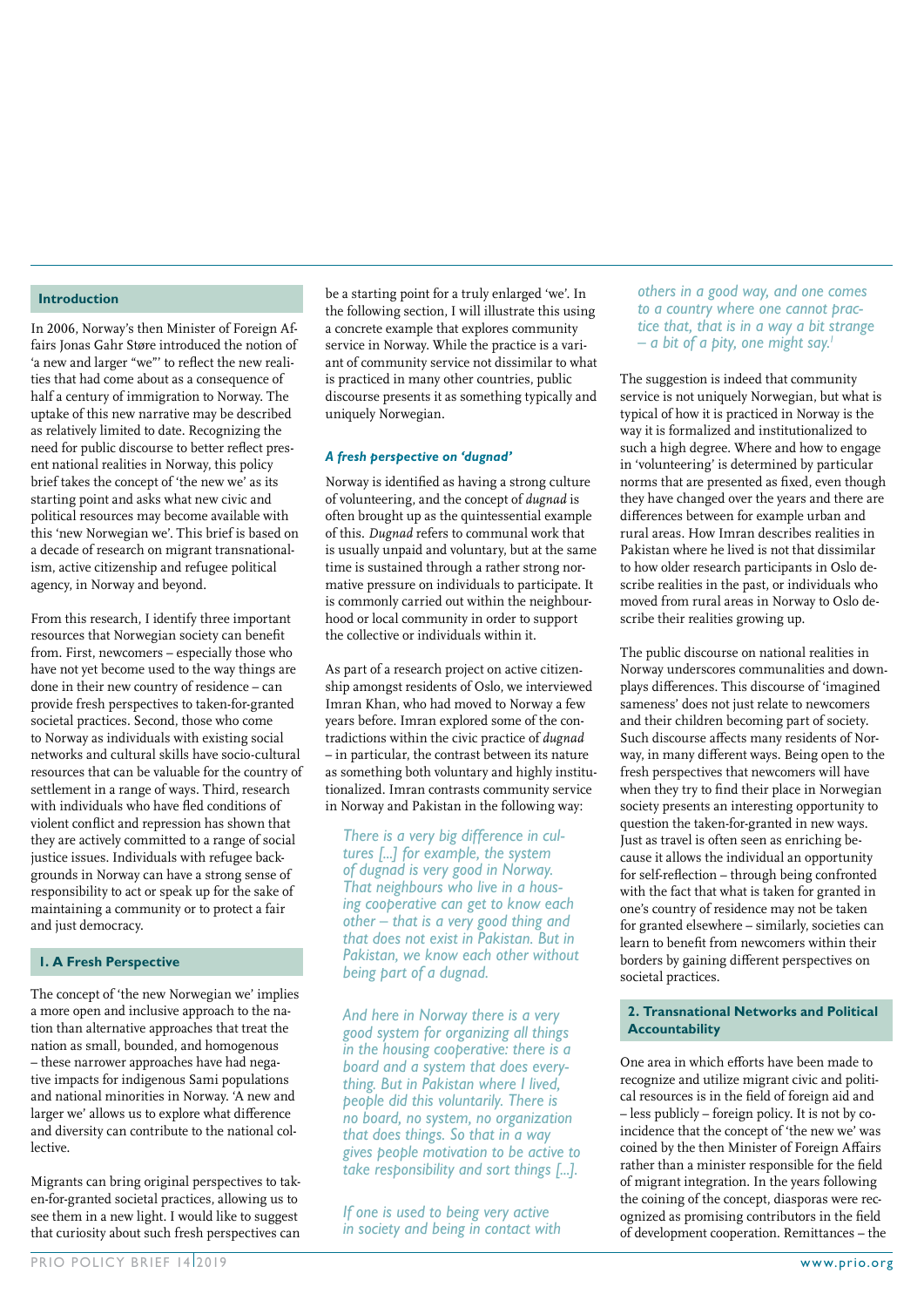money migrants send back to countries of origin – have been seen as a particularly attractive resource that required a rethinking of development aid priorities and stakeholders.

Our research on the role of the Somali diaspora in shaping Norwegian foreign policy towards Somalia shows that Norwegian politicians are aware of the potential benefits of the transnational resources these new citizens might have. The State Secretary at the time (2005–2009), Raymond Johansen, explained the benefits that his close ties to the Norwegian-Somali population had for his role as State Secretary:

*I am invited for breakfast and get to meet the Minister of Energy and Minster of Foreign Affairs [. . .]. Someone who lives in Grønland [a neighbour hood in Oslo] in a two-room apart ment is a friend of the President [. . .]. The diaspora and the political leadership are very close. That is certainly my impression.2*

Besides highlighting the importance of a range of migrant resources, those who work with foreign policy expressed an understanding of 'the new we' in terms of a sense of accountability towards new citizens. They expressed an awareness of the fact that these individuals are citizens of – or at least residents in – Norway, which comes with particular demands and responsibilities. Johansen alluded to the connections between Norway's foreign policy towards Somalia and the political pressure of the Norwegian-Somali population:

*When Norway focuses on Somalia, it is not least because of the 36, 37, 38,000 Somalis, or Norwegian-Somalis, where most of them live in the central parts of Norway. [. . .] They are also an important pressure group and that is actually the reason for why there are more questions in parliament about Somalia. They put these issues on the agenda.2*

Likewise, then Minister of International Development (2012–2013), Heiki Holmås, clearly expressed his responsibility towards particular migrant populations within the Norwegian electorate. He directly linked his national responsibility towards contributing to positive developments in Somalia to successful integration in Norway.

*As an [elected] representative for a big population group, my view is that we have a special responsibility as a nation to engage in the positive development of that country because there are so many of our citizens who have family, friends, memories, [and] feelings attached to that country. So their focus, their satisfaction, their possibility for integration, [and] their possibility for having a good day is dependent on the development in another country. That is my point of departure as an elected representative.2*

White Papers 13 on development policy and 15 on foreign policy from 2009 similarly mention the importance of including diasporas in foreign engagement politics. However, while the recognition of the economic, cultural and civilpolitical (transnational) resources of migrants was common in Norway in policy and practice between 2006 and 2013, in the years that followed this was mentioned much less. The issue of political accountability towards migrant voters has similarly not been mentioned to the same extent, which might be the consequence of a shift in government in 2013.

#### **3. Political Participation**

Individual experiences of loss, exclusion or degrading treatment can be drivers of civic and political participation. Life history research with over 100 individuals with refugee backgrounds has shown that experiences of violent conflict and human rights abuses can create a political awareness and a strong sense of duty to act in the face of injustice. Such political awareness is strongly inspired by visions of society based on justice and equality, while the concerned individuals were also occupied with their own role and responsibility in contributing to this vision.

The political engagement of these interviewees happened in a range of ways and arenas, in formal and informal settings. Often these individuals described such engagement in terms of a crucial responsibility or duty, where they did not really feel they had a choice but to act. Some reflected: 'If I do not do this, and the others who think in the same way do not do this, who will do it then?' Others referred to their country of origin, saying 'I know what happens if people do not act, if they do not resist'. They also often referred to their privileged position as leaving

them no choice but to act. Here, a young man from Afghanistan reflects on why he tells the story of his journey to Europe:

*I tell my story because people need to hear it. I tell my story because it is not just my own story, and because there are many like me who can no longer tell their stories.3*

#### *A sense of responsibility as citizens*

While this shows a sense of political responsibility that relates to experiences elsewhere, there is also a very strong civic responsibility related to the Norwegian nation-state. This can be seen in a research participant's justification of, for example, engagement in the Refugees Welcome initiatives in Oslo:

*I know how I experience it. I under stand very well what it means to travel from war and look for a new life, and the journey from your home country to another country. […] They do not deserve to sleep outside so we just tried to do something for them. Because they deserve to be in a bet ter situation here in Norway.3*

The experience of particular life events or forms of marginalization and exclusion can be a very powerful driver for engaging in socially transformative political action. In times such as these, as the status quo becomes increasingly polarized and exclusionary, such transformative action is urgently needed. How can societies and communities benefit from this crucial experiential knowledge about what the consequences of inaction are? How can stable societies like Norway draw on the invaluable resources of refugees and others in ways that acknowledge the transformative potential of collective trauma?

To answer these questions, we may look back and learn from Hannah Arendt's essay 'We Refugees' from 1943. She argues that some refugees of her time can be the vanguard of their people, if they insist on telling the truth and keep their identity. She claims that the faith of these refugees and of Europe are tied up together, and argues that 'the comity of European peoples went to pieces when, and because, it allowed its weakest members to be excluded and persecuted' (Arendt 1943: 119). In her view,